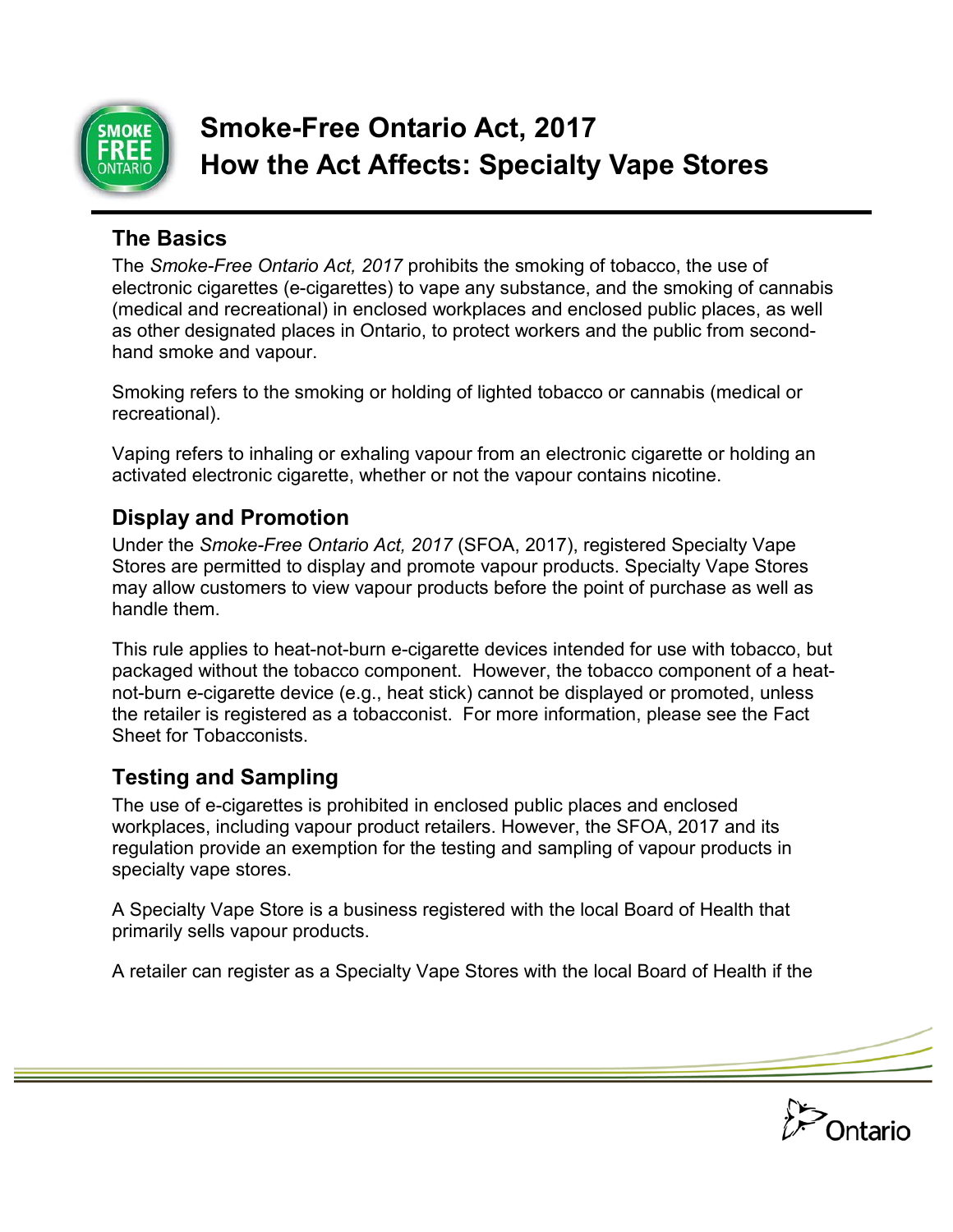following criteria are met:

- A Specialty Vape Store must have vapour products account for at least 85 per cent of its total sales in the previous year. If the retailer has been in operation for less than a year, at least 85 per cent of the retailer's total inventory purchases or sales for that time period must be vapour products.
- The remaining up to 15 per cent of the store's revenues or inventory would have to be dedicated to other items associated with a vapour product or branded with the name of the specialty vape store or a brand of vapour products.

In order to display and promote vapour products, and allow customers to test or sample vapour products, the specialty vape store must also comply with the following conditions:

- a) No person under 19 years of age is permitted into the store, except for the owner of the store, an employee, or a support person accompanying an adult with a disability. A person who appears to be less than 25 years old is considered to be less than 19 years old unless they can provide proper identification.
- b) The place of business of the specialty vape store must be a building or must be located within a building.
- c) Customers must be able to enter the place of business of the specialty vape store only from the outdoors or from the areas of an enclosed shopping mall that are,
	- i. Open to the public;
	- ii. Common to most of the retail establishments or other businesses within the mall; and
	- iii. Not part of a retail establishment or other business within the mall.
- d) The place of business of the specialty vape store must not be a thoroughfare (e.g., passageway).
- e) In the case of testing or demonstrating an e-cigarette device, the customer is only permitted to hold the activated e-cigarette without inhaling or exhaling vapour from the device.

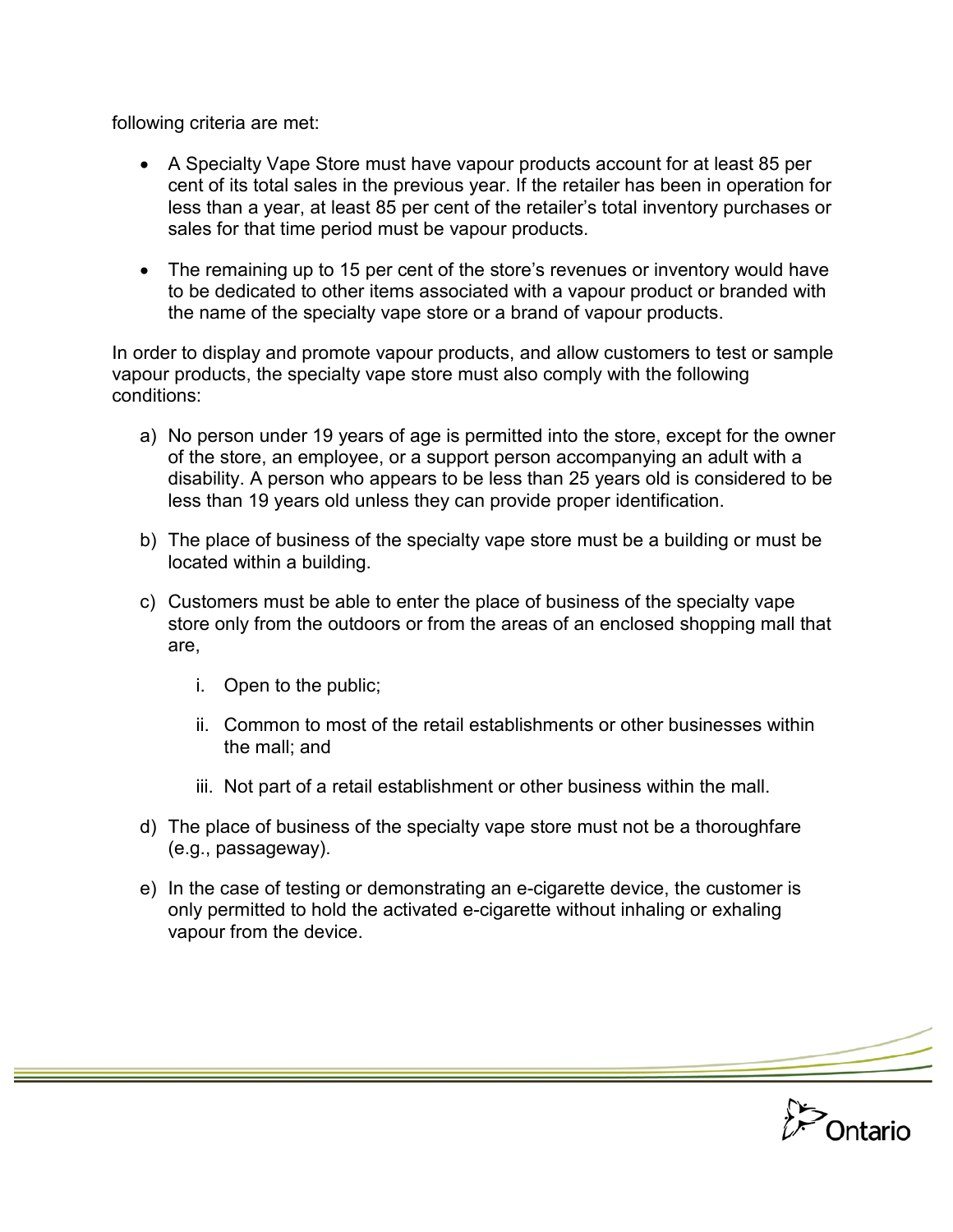- f) In the case of sampling a vapour product, the following criteria must be met:
	- i. Only two customers may sample the vapour product in the store at the same time.
	- ii. The vapour product cannot contain tobacco, cannabis or a controlled substance.
	- iii. The e-cigarette must be the personal possession of the customer, or if the e-cigarette is supplied by the store it must come with a disposable mouthpiece for one-time use.
- g) In the case of displaying and promoting vapour products, the following criteria must be met:
	- i. Display and promotion is only permitted within the retail establishment (i.e. not in front of the retail establishment)

## **Signage**

"No Smoking" , "No Vaping", or dual "No Smoking" and "No Vaping" signs must be posted at all store entrances, exits and washrooms, in appropriate locations and sufficient numbers, so that everyone knows that smoking and vaping is not permitted.

All Specialty Vape Stores must post, in clear view of the customer at the point of sale a:

- A Vapour Age Restriction sign.
- A Vapour Product Identification sign.

Specialty Vape Stores that sell tobacco products for use with electronic cigarettes (e.g., heat-not-burn) must post, in clear view of the seller and customer at the point of sale:

- A Tobacco Age Restriction sign.
- A Tobacco Product Identification sign.

For information on where to get signs, please contact your local [Public Health Unit.](http://www.health.gov.on.ca/en/common/system/services/phu/locations.aspx)

## **Registration**

Applications for registered as a Specialty Vape Store are available at your local [Public](http://www.health.gov.on.ca/en/common/system/services/phu/locations.aspx)  [Health Unit.](http://www.health.gov.on.ca/en/common/system/services/phu/locations.aspx)